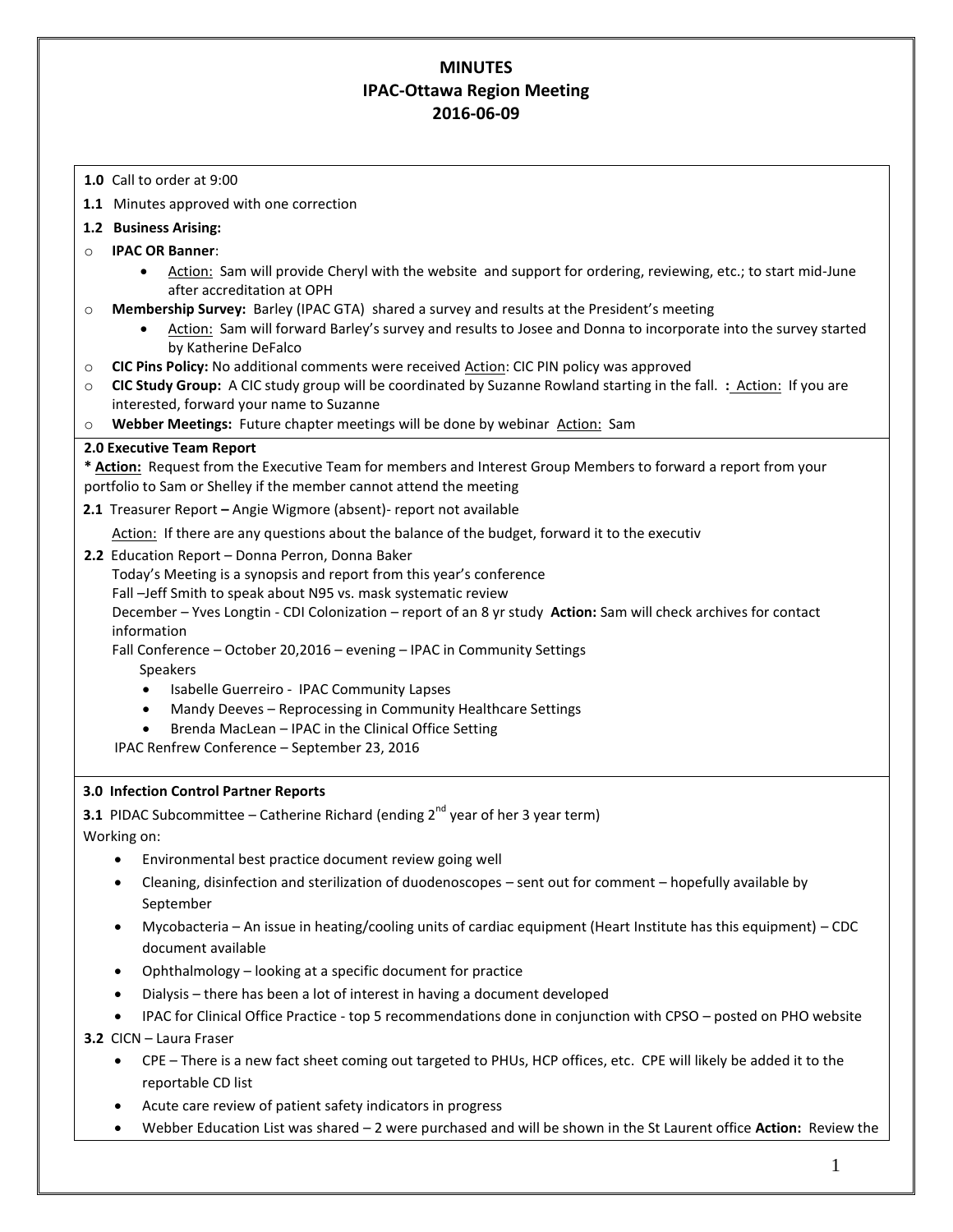# **MINUTES IPAC-Ottawa Region Meeting 2016-06-09**

Webber list and if any are of interest, contact Laura to purchase

- o IPAC Best Practices Research Results Dr. Hugo Sax July 14
- o Determinants of Successful IPAC Interventions E. Castro-Sanchez July 21

## **4.0 CIC Study Group**

There is interest in a CIC study group. Suzanne has offered to coordinate the group and the speakers. It will be held in the St Laurent office and will be available by teleconference. Resources are available from the CICN office.

**Action:** Send Suzanne or Shelley your name if you are interested, if you have any topic you want covered or if you want to be a presenter

#### **5.0 Round Table**

**Action:** Sam will ask for a place holder with IPAC Canada webinars as it is difficult to obtain a space when they come out. (eg. CPE – Coming to a Drain Near You)

**Action:** Natalie will ask for an option to archive the webinars

#### **7.0**

**7.1** CIC Pinning – 3 successful candidates – Pinning ceremony held for Bev Brown and Cheryl Smith at the meeting (absent Philippe Fournier)

**7.2** Conference Overview – Highlights of the conference were reported by Sam, Annie, Suzanne, Shelley

## **7.3 Chapter President Report:**

- Learning Objective Repository on IPAC Canada Website Presentations will be posted for 2 years
- There will be a webinar on June 14 about the Canada wide IPAC Canada Mentorship program
- Chapter Council for regional issues that don't need to go up to the chair and to support each other through discussion. Ottawa region will be with Renfrew and Quebec chapters. There will be a monthly meeting and items will be forwarded to IPAC Canada
- There is a web revitalization in progress
- IPAC Canada is developing an Audit Tool App in conjunction with Handi Audit it will be available to members only
- IPAC Canada is developing core competencies for ICPs and will soon be sending it out for review
- Chapter updates Chapter in Thunder bay is struggling discussed supporting the chapter "twinning" Action: Sam will reach out to them to see how we can support them

## **7.4** Membership Report – Annie Lord-Stephens

- Twitter account set up
- Reaching out to others e.g. dental, MD, etc

 **Action:** Annie will report on progress next meeting

## **7.5** Webmaster Report - Pat Bedard

- New website being developed over the summer OSM website
- Shirley MacDonald is retiring and Pamela Chalmers will be the new web designer
- There will be varied training for webmasters
- There may be an option to register and pay for our conferences on our website via PayPal
- **Action:** Pat to post our October conference on the website

## **7.6 Interest Group Reports**

Reports were heard from interest groups. Some highlights shared here; however, full reports are available on the IPAC Canada website [http://www.ipac-canada.org/Members/members\\_interest\\_groups.php](http://www.ipac-canada.org/Members/members_interest_groups.php) . Please note that members can be added to the distribution lists for any of the meetings by contacting Kelly Wagner at [admin@ipac-canada.org](mailto:admin@ipac-canada.org)

- [Community Health Care Interest Group](http://www.ipac-canada.org/Members/members_comm.php) Catherine Richard
- [Dialysis Interest Group](http://www.ipac-canada.org/Members/members_dial.php) Colleen Weir
- [Environmental Hygiene Interest Group](http://www.ipac-canada.org/Members/members_EnvHygiene.php) Natalie Bruce
	- o Executive change Natalie in secretary role
	- o **CPE Coming to a Drain Near You**  Excellent Webinar available on the IPAC Canada Website